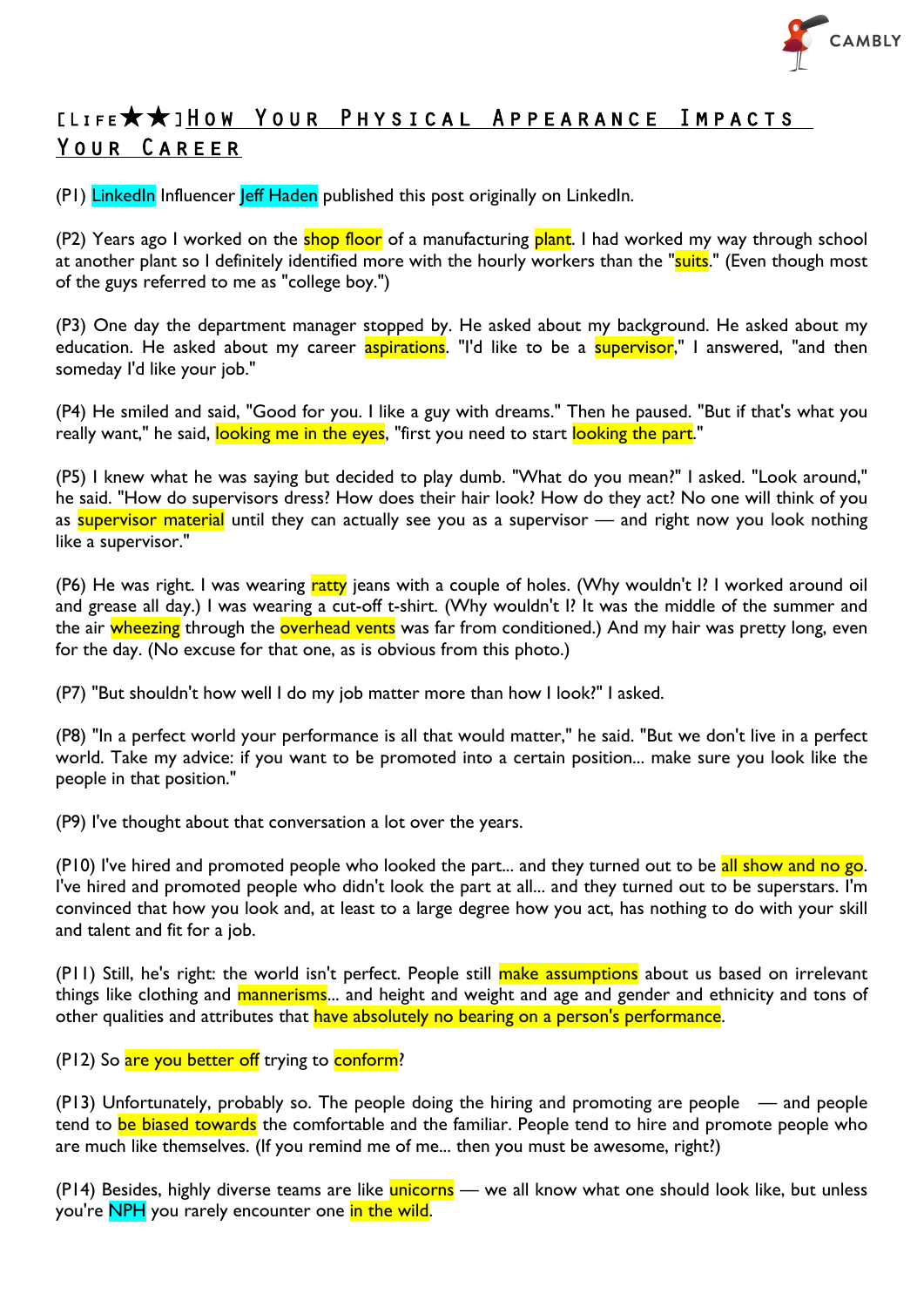

And don't forget that hiring or promoting someone who conforms, even if only in dress and deportment, makes a high percentage of the people making those decisions feel like they're taking a little bit less of a risk. I know I was viewed — admittedly with good reason — as a wild card, and I'm sure that impacted my promotability.

(P15) But still: are you better off being yourself and trusting that people will value your skills, experience, talent... and uniqueness?

(P16) Sadly I think that's a move fraught with professional peril. If your goal is to get hired or promoted then expressing your individuality could make that goal much harder to accomplish. (Of course if being yourself in all ways is what is most important to you, by all means let your freak flag fly. Seriously.)

(P17) I have no way of knowing for sure, but changing how I dressed — and in a larger sense, tempering some of the attitude I displayed — would likely have helped me get promoted sooner. For a long time I didn't look the part, didn't act the part... and I'm sure that made me a less attractive candidate.

(P18) But that's just what I think; what's more interesting is what you think about fitting in and conforming.

(P19) Has the way you look affected your career? Have you ever decided to conform... or not to conform... and what difference did that make?

**Words**: 765

**Source** http://www.businessinsider.com/how-appearance-impacts-your-career-2014-10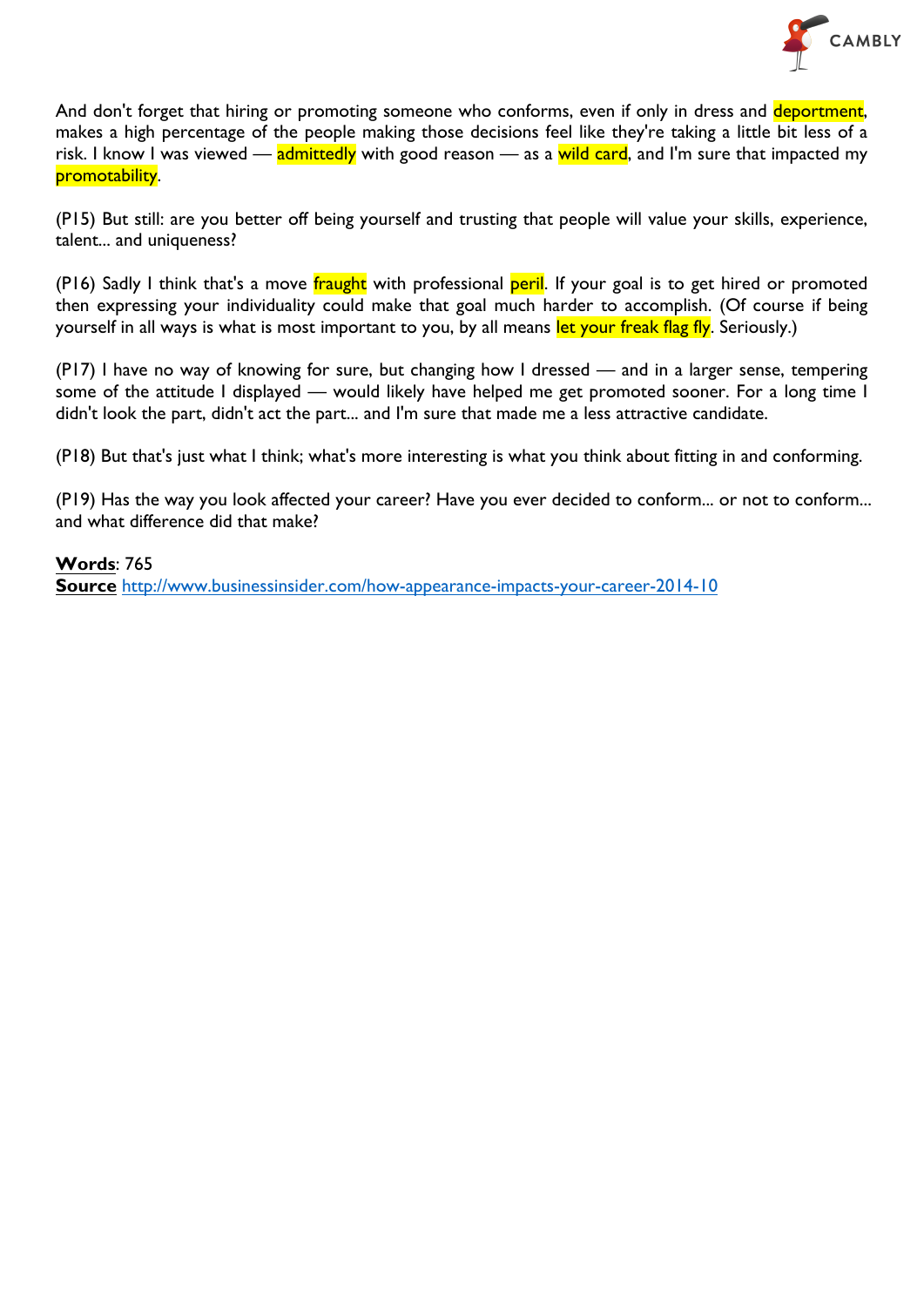

### Discussion Questions

If you found the passage difficult to read or had problems understanding specific words or idiomatic expressions, please discuss them with your tutor. The following discussion questions should be answered in your own words and with your own arguments.

- 1. Briefly summarize the content of the article in your own words.
- 2. What does "looking the part" mean (P4)? Do you think it is important to look the part when you are looking for a job (or when you are hiring someone)?
- 3. What does "all show and no go" mean (P10)? From your own experience how much correlation is there between a person's appearance and his/her performance?
- 4. Have you ever decided to conform... or not to conform... and what difference did that make?

## Who/What/Where Are They?

#### LinkedIn

(Company) a business-oriented social networking service. Founded in December 2002 and launched on May 5, 2003, it is mainly used for professional networking. In 2006, LinkedIn increased to 20 million viewers. As of June 2013, LinkedIn reports more than 259 million acquired users in more than 200 countries and territories.

#### Jeff Haden

(Person) a ghostwriter, speaker, LinkedIn Influencer, and contributing editor for Inc. He learned much of what he knows about business and technology working his way up to managing of a 250 employee book plant; everything else he picks up as a ghostwriter for innovators and business leaders. He's written more than 50 non-fiction books, including six Amazon Business and Investing #1s, along with hundreds of articles and reports. And he's collected four years of tips and advice in his book, "Transform: Dramatically Improve Your Career, Business, Relationships, and Life – One Simple Step at a Time."

#### NPH (Neil Patrick Harris)

(Person) Neil Patrick Harris (born June 15, 1973) is an American actor, producer, director, magician, comedian and singer. He is best known for playing Barney Stinson in the television comedy series How I Met Your Mother (2005–2014), for which he was nominated for four Emmy Awards.